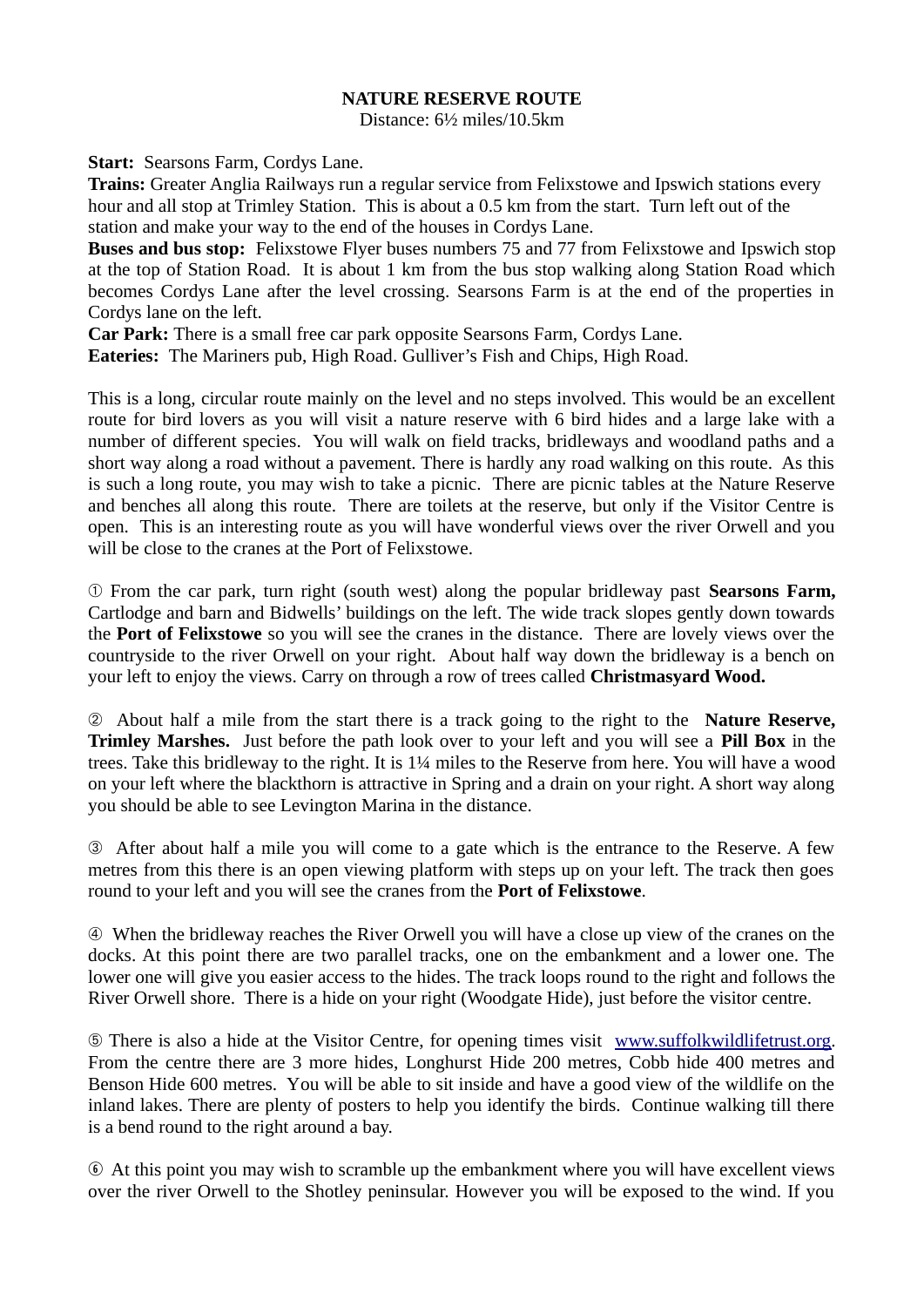prefer a more sheltered route, stay on the bridleway, though this may be muddy after heavy rain. Both paths run parallel to each other. The paths then bend round to the left round mudflats created in 2000. The two paths eventually come together. You will come to a hill on your right called **Sleighton Hill.** The path opens out to where there is a bench and a lovely view of the River Orwell. A little further on are good views over the countryside on your righthand side. The bridleway goes uphill and then through trees and hedgerows which are attractive in the autumn.

 $\Omega$  At this point where 3 tracks meet there are 2 options:

a) A brief detour straight ahead to have a look at an inland lake called **Loompit Lake**, with swans, ducks and geese, a bird lovers paradise or

b) Turn right up the hill with trees on your left and a field on your right. You may be lucky enough to hear nightingales here in the spring and early summer. Keep on the bridleway and you will have open countryside views on your left. Over to your left you should be able to see the rooftop of **Waterworks Cottage.** 

i Just after the bench on your righthand side, take the tree lined track to the right. When the trees open out you will have lovely views over to the River Orwell and will be able to see again the cranes of the Port of Felixstowe. You eventually come to a metal gate, go past this and the track joins a road.

o Turn right and walk along the road. On your right are **Alston Hall** cottages at the end of the road.

<sup>®</sup> Take the footpath to the left through the wood. Walk through this wooded area. The path is fairly straight.

 $<sup>1</sup>$  When you emerge from the woods take the footpath to your right which go past some farm</sup> buildings belonging to **Grimston Hall** on your left. Continue a little way down the track.

d When you come to the woods on your left you should see a footpath sign. Turn left here. (It may be very muddy here after heavy rain.) You now follow the meandering path through Kiln Wood. You will go past a lily pond which is attractive in the summer. Go round the pond and follow the footpath sign to the right. Continue to follow the footpath sign through the trees to your left and slightly uphill, **Fingerbread Hill**. A little further on this path is a bench with beautiful views over the River Orwell. The path meanders to the right and left and then continues straight through another avenue of trees.

 $\circledR$  **Eventually you emerge out of the trees and ahead of you is a closed gate. Take the permissive** bridleway to the right of this. This goes around **Keeper's Cottage.** You can also see the cranes from the docks over a reservoir here. Ignore a footpath to your right. When another farm track joins from the left, continue straight ahead through an avenue of trees. On your left through the trees, you will see some interesting **Anti-aircraft Site** Cold War buildings.

g Finally, the bridleway joins Cordys Lane. Turn right here and make your way back to the car park.

N.B. *The words that are emboldened can be referenced in a separate Gazetteer also found in this section of the website.*